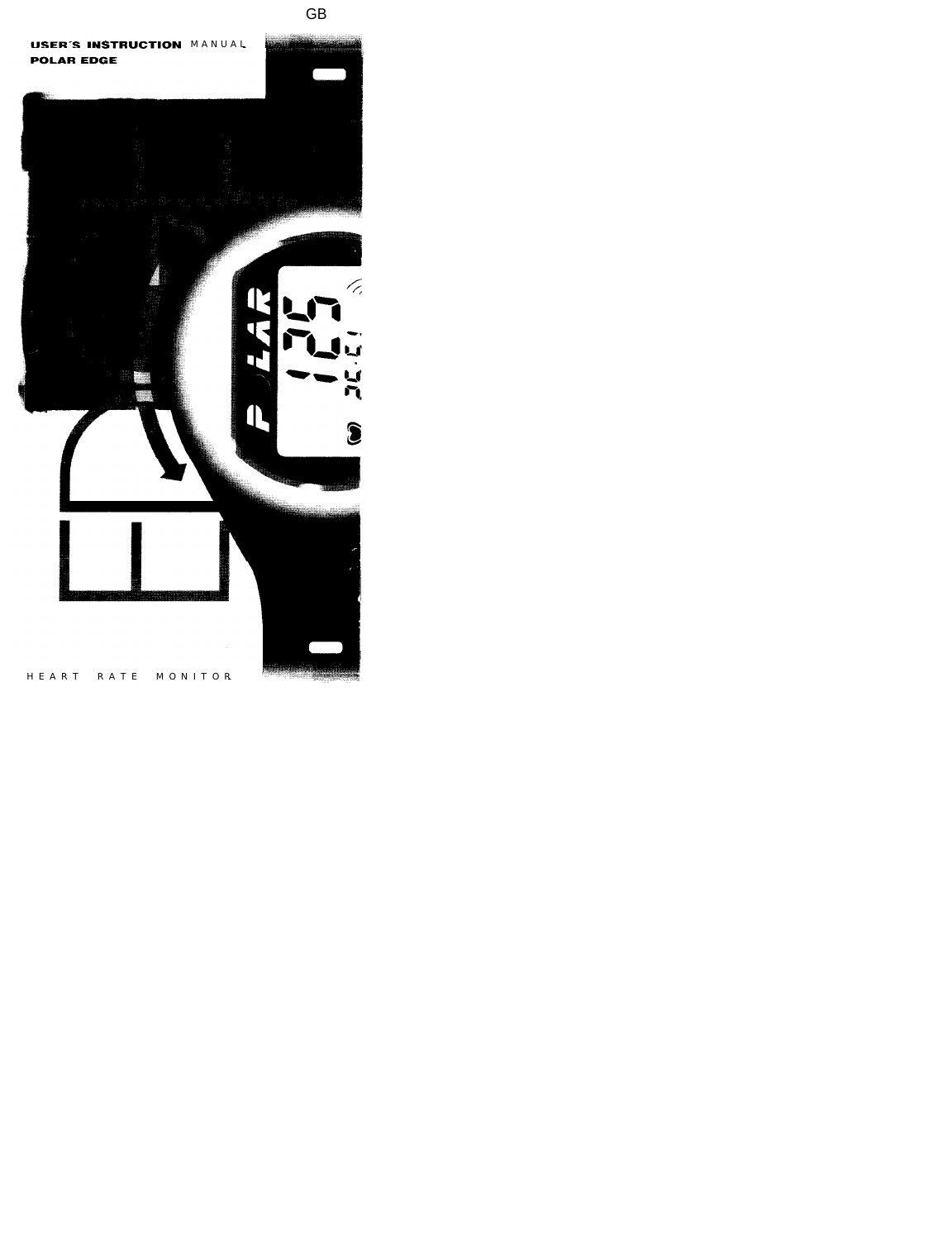# **CONTENTS** ........

| Selecting heart rate monitoring mode 6 |     |
|----------------------------------------|-----|
|                                        | - 7 |
|                                        | . 8 |
|                                        | 11  |
|                                        | 13  |
| Using your Polar Heart Rate Monitor    | 15  |
|                                        | 16  |
| Exercise duration and frequency        | 17  |
|                                        | 18  |
|                                        | 18  |
|                                        | 19  |
|                                        | -20 |
|                                        | 21  |
|                                        | 22  |
|                                        |     |
|                                        | .22 |
|                                        |     |
|                                        | .24 |
|                                        | 25  |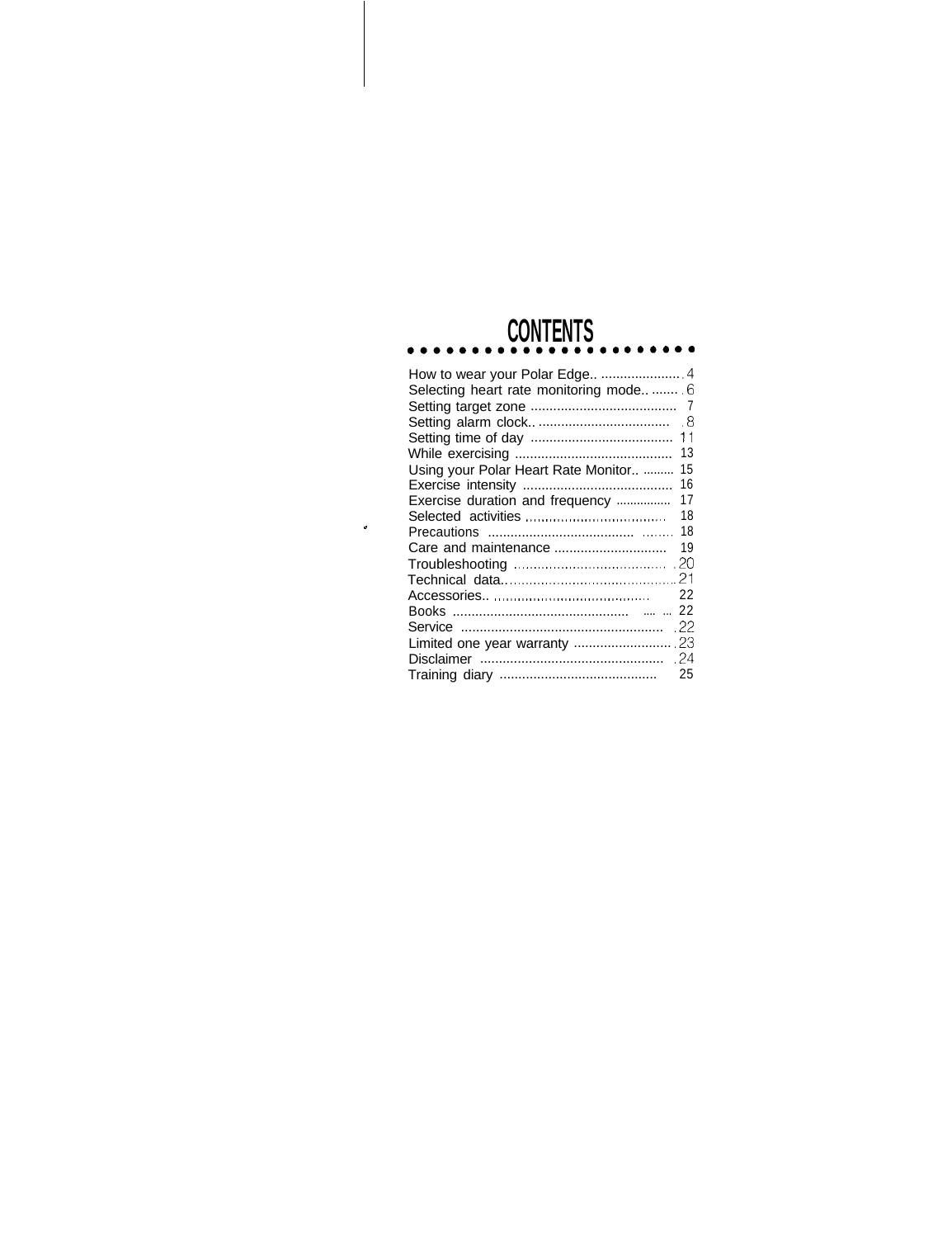## **HOWTOWEARYOURPOlAREDGE <sup>~</sup> HEARTRATEMONITOR <sup>I</sup> . . . . . . . . . . ..\*e\*~~~~~\*a@**



#### 1. WET THE ELECTRODES

Wet the electrodes (the two grooved rectangular areas on the underside of the Belt Transmitter) thoroughly with water or saliva.

#### 2. SECURE THE BELT TRANSMITTER

Secure the Belt Transmitter as high under the Pectoral Muscles (breasts) as is comfortable. The Belt Transmitter should fit snugly and comfortably and allow normal breathing.

I *the Electrodes in this position. NOTE: To insure proper wetting of the Electrodes\*, with the Belt Transmitter in place, grasp the center of the Belt Transmitter and pull it away from the chest so that the Nectrodes are exposed Re-wet*

#### 3. WEAR THE RECEIVER

Wear the Receiver as a wristwatch or mount it in the Polar Bike Mount or Clip accessories (sold separately). The Belt Transmitter will transmit your heart rate to the Receiver from a distance of up to ca 1 meter (3 feet).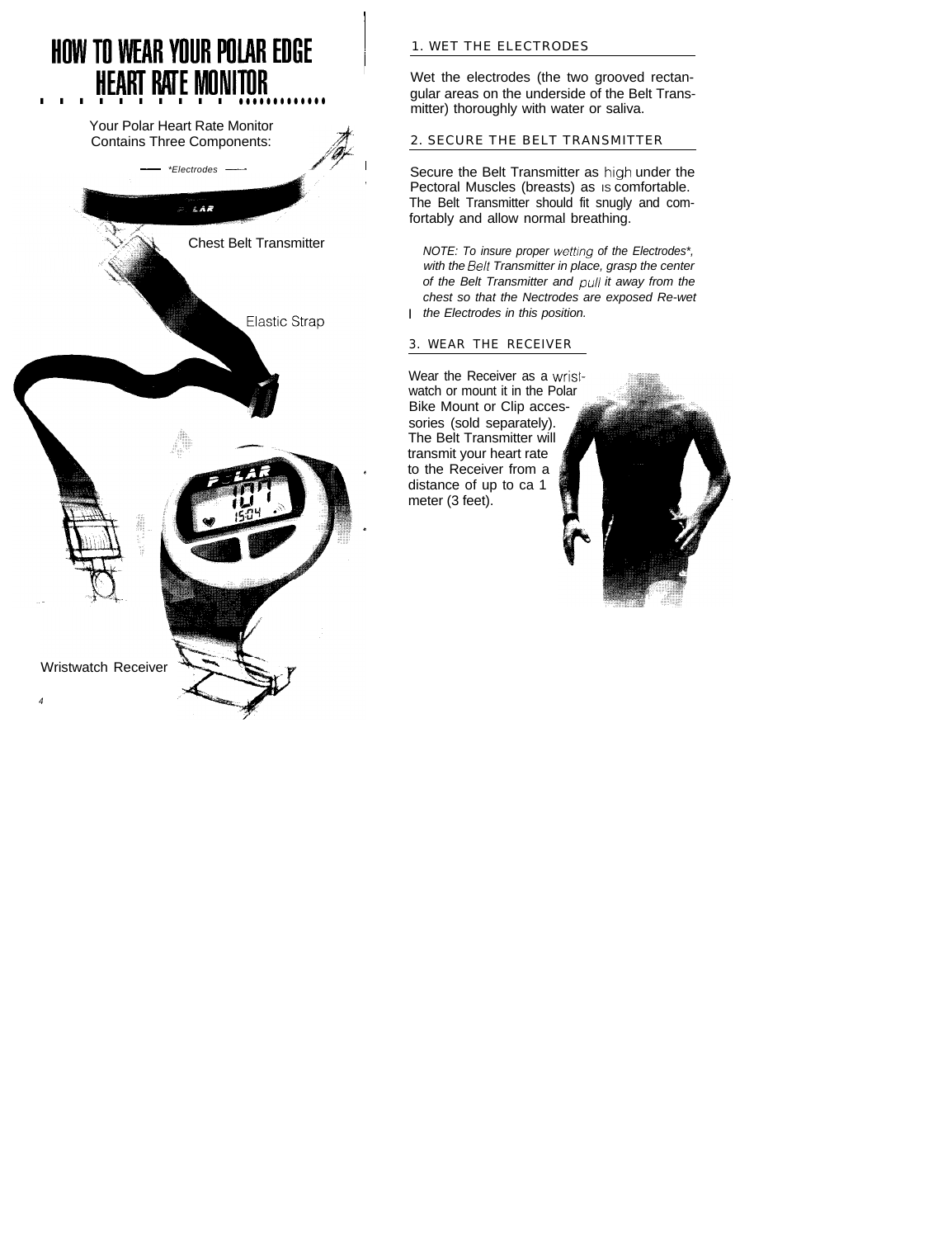### **SELECTING HEART RATE MONITORING MODE**

Begin with display showing Time of Day.

#### I. TO START

With wet electrodes and the Belt Transmitter fastened in place, push the right button on the Receiver. Your heart rate will register approximately 5 seconds after the beep. OR with wet electrodes and the Belt Transmitter fastened in place, hold the face of the Wristwatch Receiver to the center of the Belt Transmitter. Your heart rate will register approximately 5 seconds after the beep.

#### 2. TARGET ZONE ALARM SIGNAL

When the Alarm symbol. appears in the Heart Rate Monitoring Mode display, you will hear an alarm sound with each heart beat if you go above the Upper Target Zone (High) Limit or below the Lower Target Zone (Low) Limit. Push the right button to turn the Target Zone Alarm Signal ON and OFF.

#### 3. VISUAL TARGET ZONE ALARM

Above the High Limit or below the Low Limit the heart ratedisplaywill blinkwith each heart beat.

#### 4. TO STOP

Push the left button twice to return to the Time of Day mode. OR remove.the Belt Transmitter. The Receiver display will automatically return to the Time of Day in approximately 5 minutes.



## **SETTING TARGET ZONE**

Begin with display showing Time of Day.

SET UPPER TARGET ZONE (HIGH) AND LOWER TARGET ZONE (LOW) LIMITS

Push the left button and a bar will appear in the upper left corner of the display with the High Limit blinking

Push the right button and the High Limit will increase in 5 beat increments The highest possible setting is 240. If the setting is increased after reaching 240 it will reset to the number at which the Low Limit is set.



**I** *number(see below) firstand thr NOTE: The High Limit will not set below the number at which the Low Limit is set. It may be I\_\_ necessary to reduce the Low return to set the High Limit.*

When the desired High Limit is set, push the left button and the Low Limit will appear with a bar  $\mathbf{I}$  in the lower left corner.

Push the right button and the Low Limit will increase in 5 beat increments. When the Low Limit number reaches the High Limit number it will reset to 15, the lowest possible setting.

When the desired Low Limit is set, return to the Time of Day by pushing the left button twice.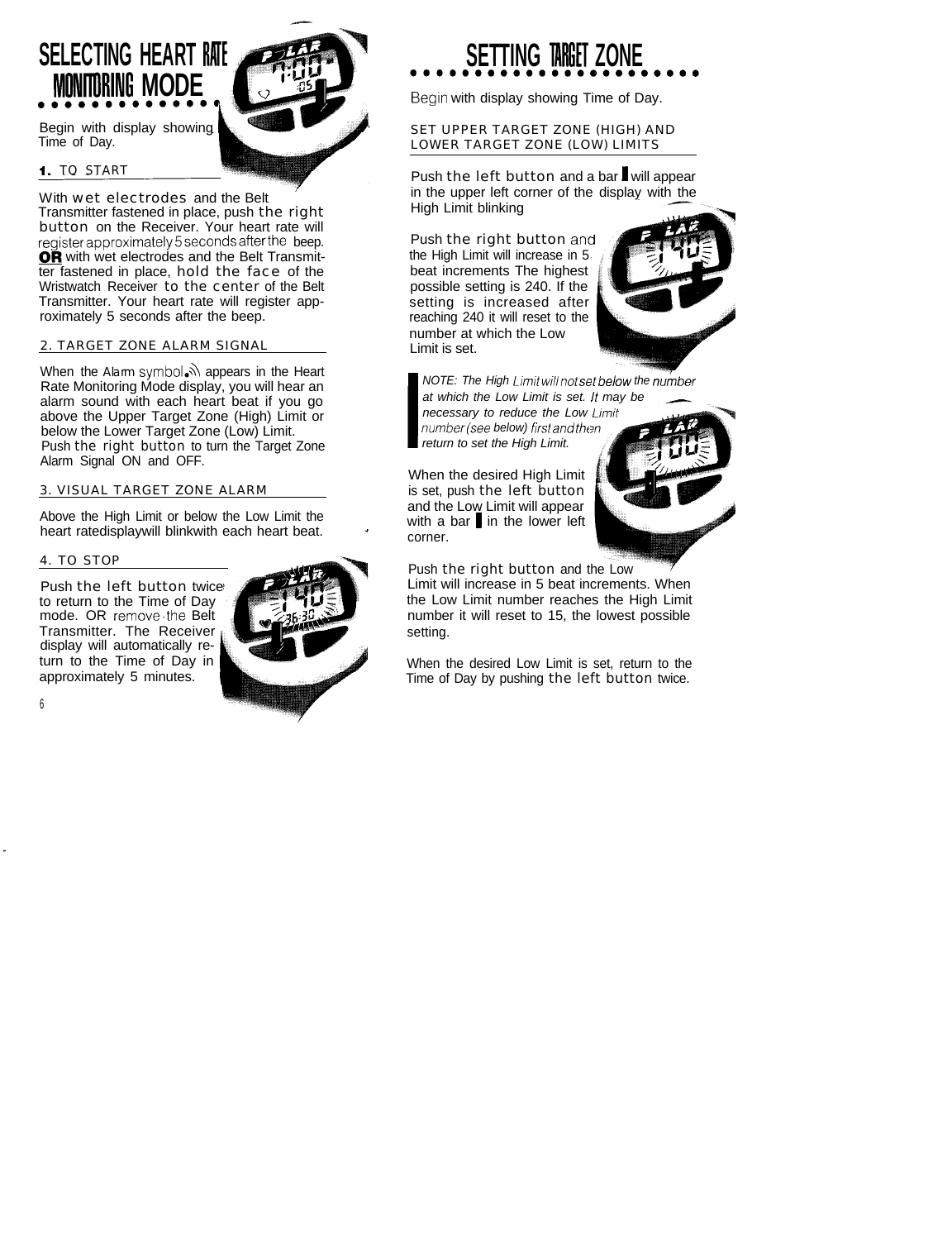2. SET AM/PM

blink. Push the right button to set AM or PM.

The AM or PM showing will

Set Alarm Clock ON (symbol ON) or OFF (symbol OFF) by pushing the right button

Once set, push the left button.



Once set, push the left







## **SETTING ALARM CLOCK**

push both butto<br>
simultaneously. *NOTE. To return to Time of Day at any point in the setting procedure, push both buttons*

#### 1. SET ALARM CLOCK

With Time of Day showing push both buttons simultaneously: Alarm Signal Symbol will blink.

button.

#### 3. **SET THE ALARM CLOCK TIME**

Set the hour digit by pushing the right button.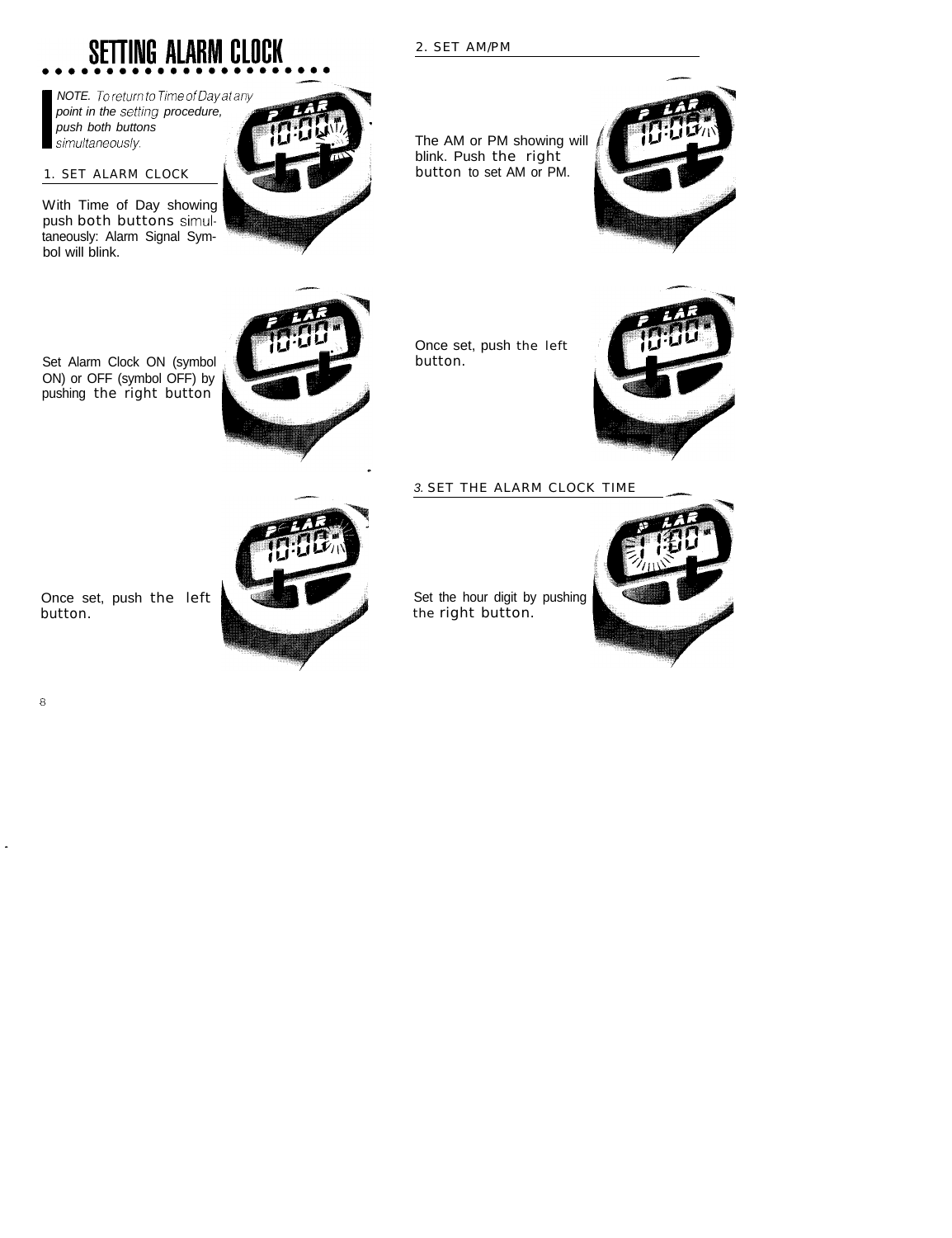Push the left button to select the tens of minutes digit.

Set the tens of minutes digit by pushing the right button.

Push the left button and repeat for the minutes digit.

4. STORE ALARM SETTING

Push both buttons simultaneously. OR: Push the left button and set Time of Day.



## **SETTING TIME OF DAY**

**I** *NOTE, To return to fime of Day at any point in the setting procedure, push both buttons simultaneously.*

If you have just set the Alarm Clock, go to #2. (The AM or PM showing will blink.) OR: With Time of Day showing, push If you have just set the Alarm Clock, go to  $#$ <br>(The AM or PM showing will blink.)<br>OR: With Time of Day showing, push<br>both buttons simultaneously.

Alarm Signal Symbol will blink.





1. PUSH THE LEFT BUTTON 5 TIMES

#### 2. SET AM/PM

The AM or PM showing will blink. Push the right **button** to select AM or PM.

#### 3. SET TIME OF DAY

Push the left button to select the hour digit. Set the hour digit by pushing the right button.

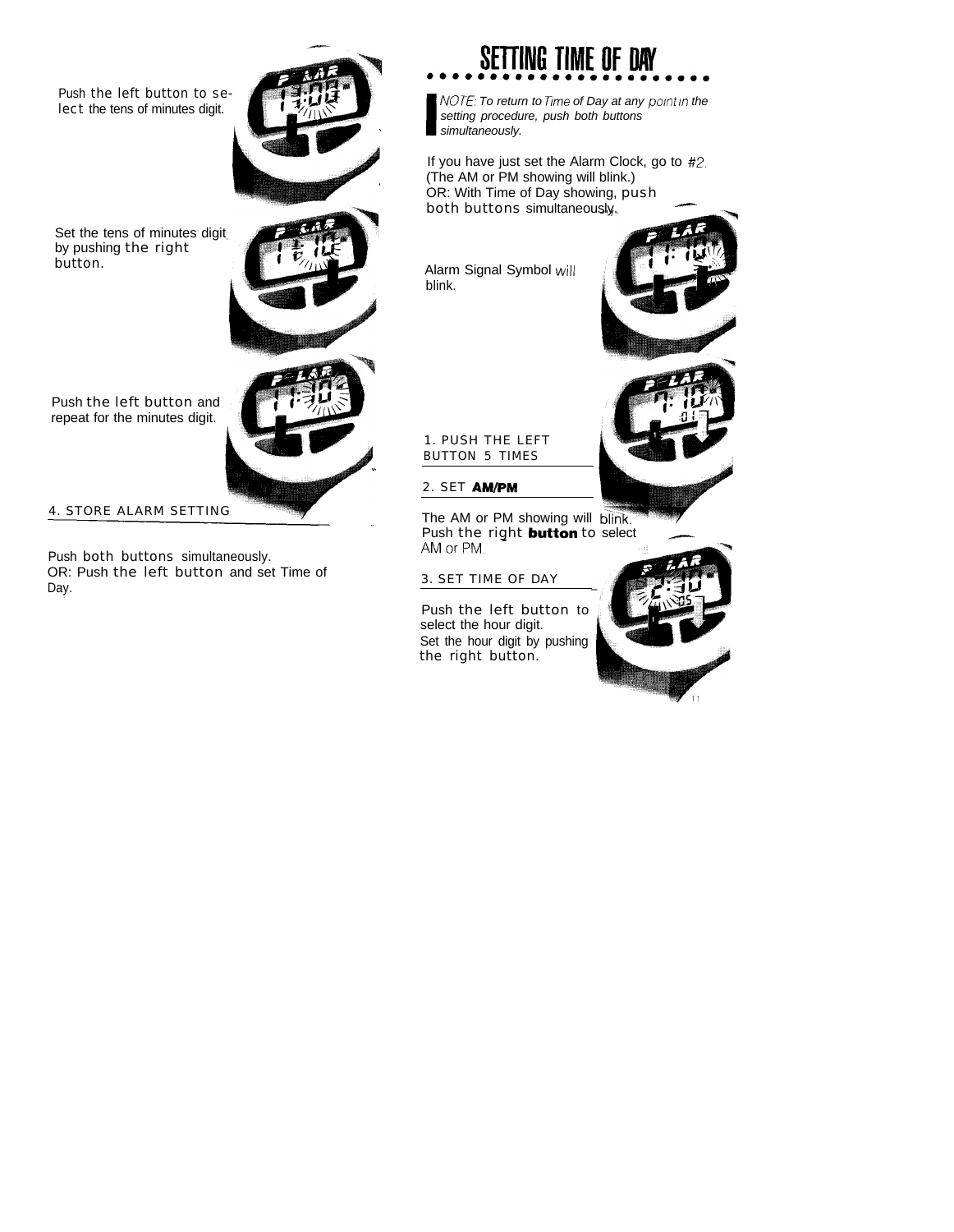Push the left button to select the tens of minutes diait. Set the tens of minutes digit by pushing the right button

Push the left button and repeat for the minutes digit.

#### *4.* STORE TIME OF DAY SETTING

Push the left button

# I



## WHILE EXERCISING

#### 1 .THE ELAPSED TIME

The Polar Edge shows the elapsed time (the time that you have been in the Heart Rate Monitoring Mode) in the lower line of the Heart Rate Display.



*NOTE: Whenyouleave the Heart Rate Monitoring Mode and re*enter, the elapsed time is reset

*to 0:OO However, ifyou wish to view Time of Day while exercising, just bring the Receiver* **I** *Time of Day shows for 5 seconds after the beep. face to the center of the Belt Transmitter and hold until the beep sounds (approximately 5 seconds).*

#### *2.* EXERCISE FEEDBACK

Exercise feedback computes and displays the time spent above the Low Limit while showing heart rate and elapsed time. At 30 minutes and 60 minutes spent above the Low Limit the Polar<br>Edge will beep. Edge will beep.



minutes elapsed time and exercise feedback both<br>reset to 0:00. *NOTE: The maximum amount of time for the elapsed time and exercise feedback is 59:59. At 60 reset to 0.00.*